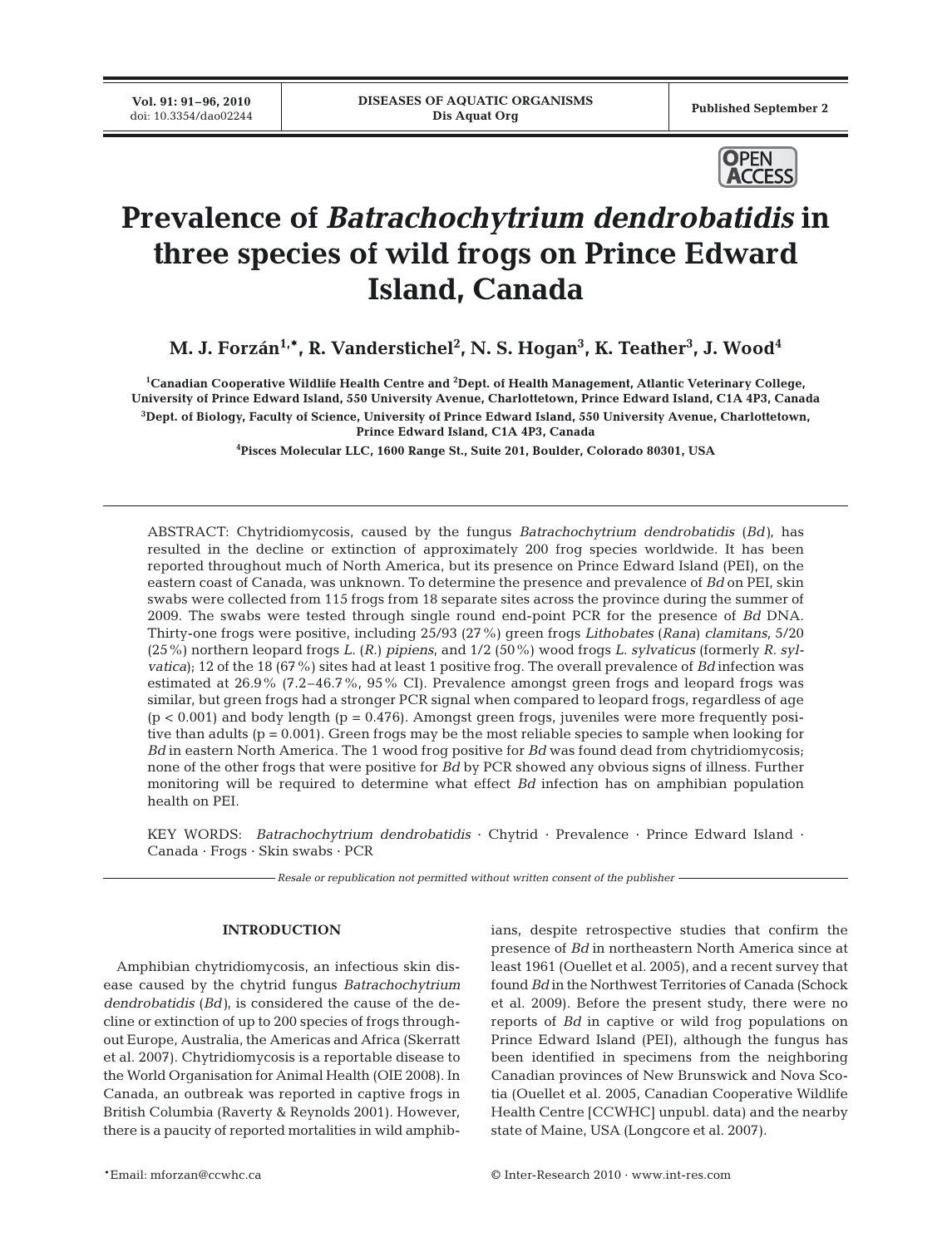The main objective of the present study was to determine through PCR on skin swabs (Hyatt et al. 2007) whether *Bd* is infecting frogs on PEI and whether infection rates differ among sites, species, life stage, and sex.

## **MATERIALS AND METHODS**

**Frog collection.** Green frogs *Lithobates* (*Rana*) *clamitans* and northern leopard frogs *L.* (*R.*) *pipiens* were targeted, as they are the most abundant on PEI (Silva et al. 2003), are the easiest to find and capture, and spend a lot of time in the water, including during hibernation, which makes them more susceptible to *Bd* infection (Longcore et al. 2007). Two wood frogs *L. sylvaticus* (formerly *R. sylvatica*) were collected fortuitously and were included in the study. The other 3 anuran species present on PEI, spring peeper *Pseudacris crucifer*, pickerel frog *L.* (*R.*) *palustris*, and American toad *Bufo americanus*, were not sampled. Sampling was conducted between 5 June and 25 July 2009 at 18 sites across PEI (Fig. 1). Sites were chosen based on recent studies examining amphibian abundance and/or health (Gallant & Teather 2001, Silva et al. 2003) and information from amphibian enthusiasts regarding breeding sites. Adults, metamorphs (i.e. individuals with forelimbs emerged and sometimes a tail) and occasional tadpoles were captured using dip nets during timed visual searches along the emergent vegetation of the pond. Frogs were placed in individual solid plastic containers with breathing holes, filled with little pond water, and kept in a shady area until all frogs were captured (or until 60 min of searching had elapsed) and swabbing could begin. All equipment was disinfected between captures following established recommendations of The Australian Treatment Abatement Plan (TAP 2006). Briefly, each individual was collected using clean, decontaminated or new disposable gloves; the net and gloves were sprayed with a 1% sodium hypochlorite disinfecting solution and then rinsed in the pond after each capture. Chest waders, boots, plastic containers and other sampling equipment (e.g. nets, buckets) were similarly disinfected after sampling was completed for a site and, if a second site was sampled on the same day, rinsed in the following pond prior to sampling. Whenever possible, equipment was fully washed in soapy water and disinfected at the laboratory and left to dry overnight.

**Swabbing and individual data collection.** In total, 115 individuals were sampled: 114 were captured live, swabbed, and released, and 1 (a wood frog) was found dead and tested through histopathology and confirmatory PCR. The swab technique was based on previously established methods (Kriger et al. 2006) and recommendations from the laboratory that conducted the PCR test (Pisces Molecular). Briefly, the frog was restrained with one hand while the other gently ran the cotton swab



R. Pie charts represent prevalence; size is proportional to sample size, and black (white) segments show positive (negative) results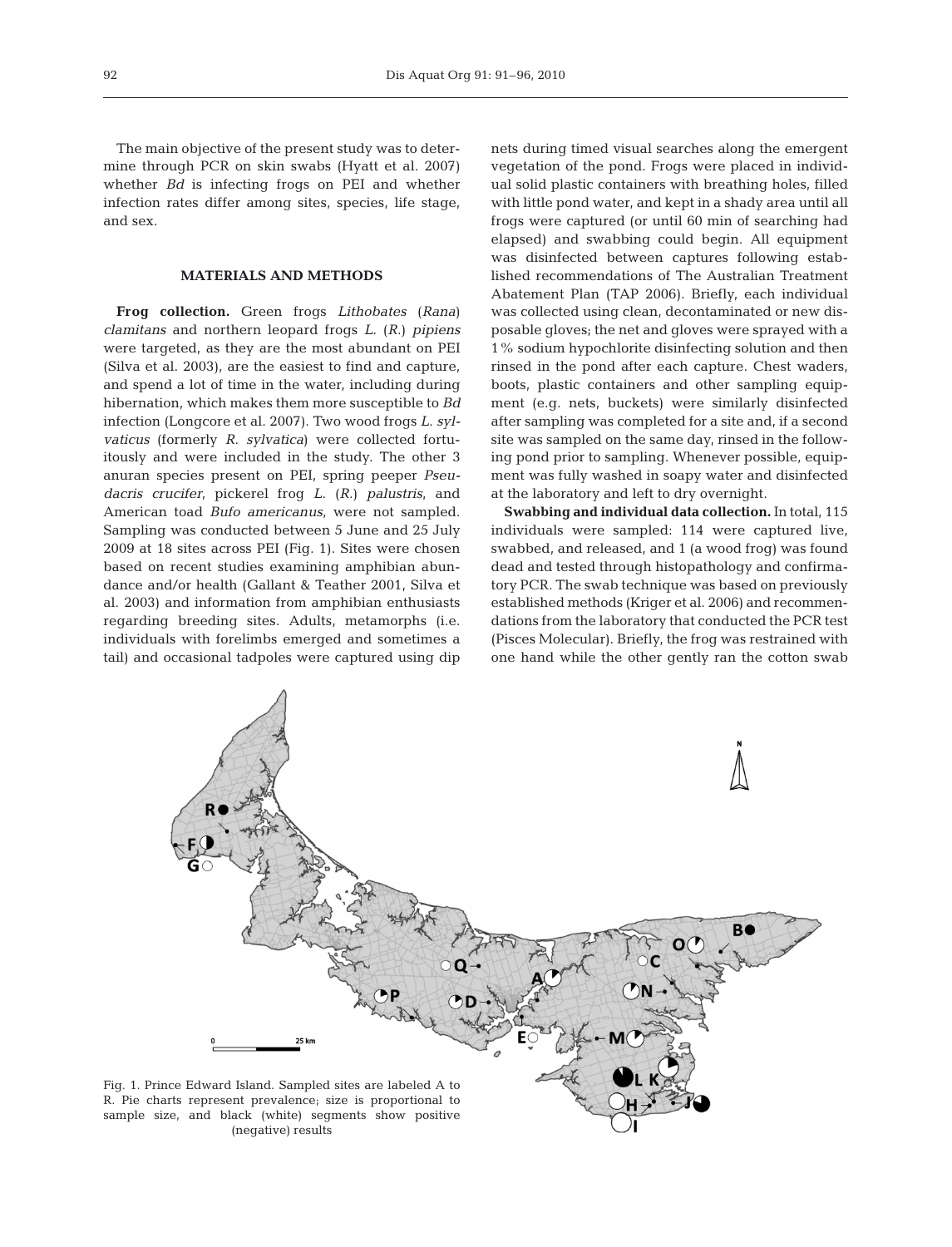5 times over the ventral surface, the right and left flank, the inner thigh area, and the plantar/palmar surfaces of the feet webbing. Tadpoles were swabbed in the mouth parts only. The same individual performed the swabbing of all frogs and tadpoles, changing gloves between each individual; the collecting tubes containing 70% ethanol were handled only by a clean person. Individual information including frog species, developmental stage (adult, metamorph, tadpole), and sex (only for green frogs where external characteristics allowed it) was recorded. Frogs were released immediately after swabbing. Re-sampling of the same individual was avoided by only commencing swabbing once all frogs that were to be captured at the site were in plastic containers, and by sampling each site only once. Swabs were transported to the lab and kept at –4°C until shipped to Pisces Molecular for PCR analysis.

**PCR test.** The liquid in each of the skin swab samples was mixed by repeated pipetting; transference of the total liquid volume into an individual clean microfuge tube followed. Tubes were spun in a microcentrifuge at  $\sim$ 16 000  $\times$  *g* (3 min); the supernatant was drawn off and discarded. Total DNA was extracted using a spincolumn DNA purification procedure (Qiagen DNeasy Blood and Tissue kit).

DNA prepared samples were assayed for the presence of *Bd* ribosomal RNA Intervening Transcribed Sequence (ITS) region by 45 cycle single-round PCR amplification using a published protocol (Annis et al. 2004) modified for greater sensitivity and specificity (J. Wood unpubl.).

PCR reactions were electrophoresed on 2% agarose gels, post-stained with ethidium bromide, visualized on a 254 nm ultraviolet light box, and photographed with Polaroid type 667 film.

PCR reactions were scored for the presence or absence of an amplified band of the size expected for the location of the primers in the *Bd* ribosomal RNA ITS region (294 bp), and the intensity of the amplified band qualitatively scored as very strong positive (+++), strong positive  $(+)$ , positive  $(+)$ , weak positive  $(w+)$ , or no signal/below limit of detection (–). Band intensities for all reactions were independently scored by multiple, trained observers and showed very close correspondence (>95% identical scores). Band intensities for this *Bd* PCR assay correlate very tightly with independent measurements of zoospore equivalent target sequence DNA copies with a qPCR assay, including equal detection sensitivity (J. Wood unpubl.). The signal from the positive control was used as the standard for  $a (+++)$  signal.

**Statistical analysis.** All p-values were calculated using Fisher's exact test, unless otherwise stated. For statistical purposes, individuals were classified as either adult  $(n = 79)$  or juvenile  $(n = 36)$ . The juvenile classification included metamorphs (n = 33) and tadpoles  $(n = 3)$ . Clustering effects of frogs within ponds were analytically adjusted when determining prevalence estimates in Stata10 (Stata 2008) using SURVEY procedures. A linear regression was used to evaluate the effect of size (snout to vent length, SVL) on PCR signal strength.

#### **RESULTS**

In total, 115 frogs from 18 separate sites were swabbed for *Bd*; 31 frogs were positive, specifically 25/93 (27%) green frogs, 5/20 (25%) northern leopard frogs, and 1/2 (50%) wood frogs (Table 1). Twelve of the 18 sites had at least 1 positive frog. The overall prevalence of *Bd* infection in frogs on PEI was estimated as 26.9% (7.2–46.7%, 95% CI).

Prevalence per site was determined by analyzing only those sites where  $\geq$ 5 frogs were swabbed (n = 12 sites), to reduce inaccuracy due to small sample size. Of these, 2 sites had no positive frogs (average prevalence =  $0\%$ ), the remaining 10 sites showed a dichotomy in prevalence. Seven sites had an average prevalence of 14.5% (range: 10–20%) while the other 3 sites had an average prevalence of 73.6% (range: 50–91%; Fig. 2).

Juvenile green frogs were more frequently positive than adults (observed prevalence of 48.5% versus  $15\%$ , p = 0.001). When accounting for clustering, however, the 95% CI of the 2 prevalences overlapped  $(2.7-27.3$  versus  $4.3-92.7\%$ , indicating a very strong pond influence (see Ponds J and L in Table 1). There was no significant difference between the prevalence in green frogs (all age and sex groups) and leopard frogs ( $p = 0.863$ ), or between prevalence in adult green frogs and adult leopard frogs  $(p = 0.407)$ . There was no difference in prevalence between male and female green frogs ( $p = 0.265$ ).

There was a significant difference in the strength of the PCR signal amongst species: leopard frogs usually had a positive (+) signal while green frogs had a very strong positive  $(+++)$  signal ( $p < 0.001$ ). Signal strength was not associated with size of the frog, as evaluated by comparing average SVL  $(p = 0.476)$ .

### **DISCUSSION**

A distinction between infection with *Bd* (frog carrying the fungus with no ill effects) and actual disease that can cause death (chytridiomycosis) is recognized (Kriger et al. 2007a). In this study, only a single wood frog was diagnosed as having died of chytridiomycosis; it was found dead in a pond, had severe histopatholog-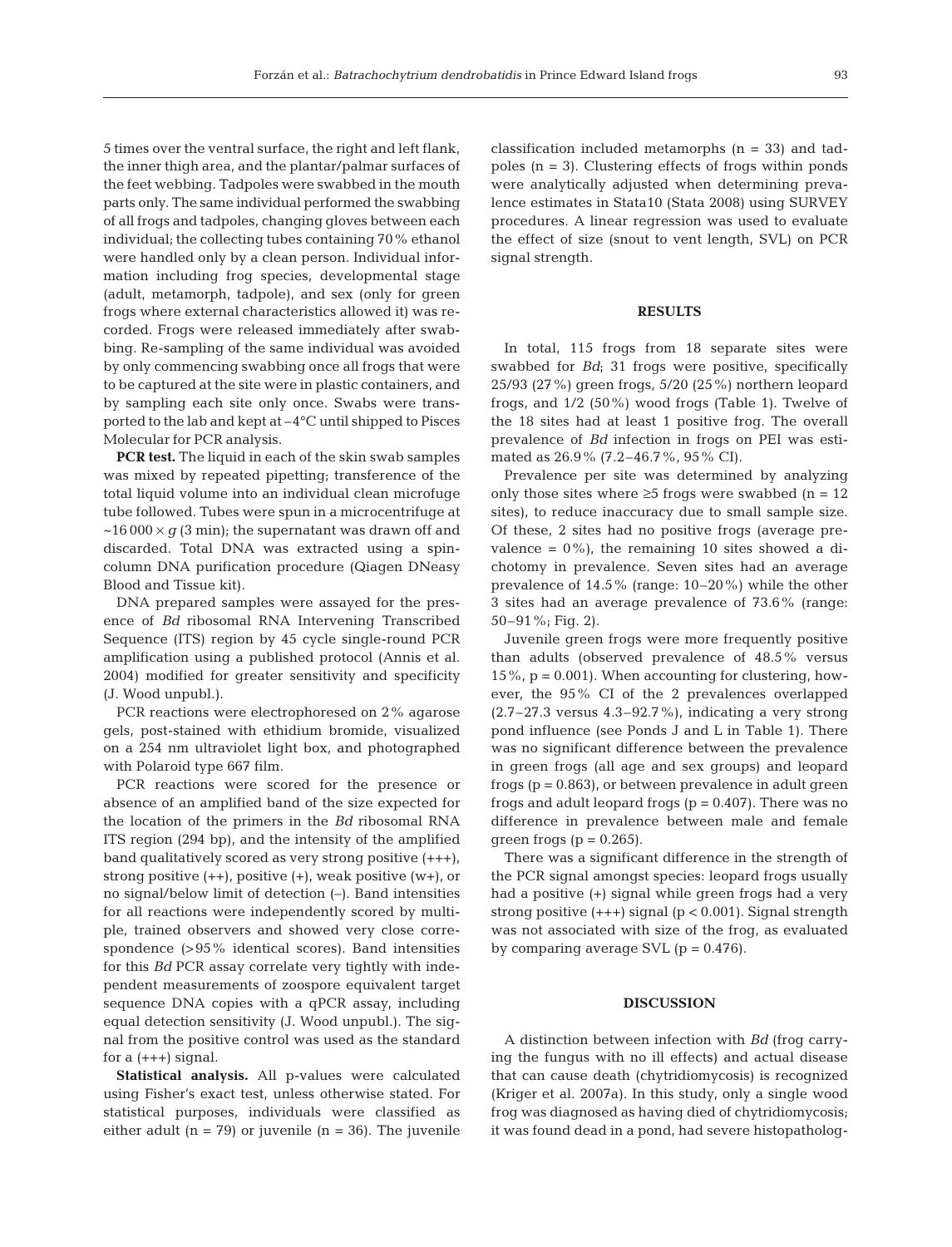| <b>Site</b>             | Juv.  | Green froq<br>-Adult- |        |       | Total | - Leopard froq -<br>Adult<br>Total<br>Juv. |      |      | Wood froq<br>Adult | Total  |
|-------------------------|-------|-----------------------|--------|-------|-------|--------------------------------------------|------|------|--------------------|--------|
|                         |       | Male                  | Female | Total |       |                                            |      |      |                    |        |
| А                       |       | 1/4                   | 0/4    | 1/8   | 1/8   |                                            |      |      |                    | 1/8    |
| $\mathbf B$             |       | 1/1                   | 0/0    | 1/1   | 1/1   |                                            |      |      |                    | 1/1    |
| $\mathbf C$             |       |                       |        |       |       |                                            | 0/1  | 0/1  |                    | 0/1    |
| $\mathbf D$             |       |                       |        |       |       |                                            | 1/6  | 1/6  |                    | 1/6    |
| $\mathbf E$             |       |                       |        |       |       | 0/2                                        |      | 0/2  |                    | 0/2    |
| $\overline{\mathrm{F}}$ |       |                       |        |       |       | 1/1                                        | 2/4  | 3/5  | 0/1                | 3/6    |
| $\mathsf{G}$            |       | 0/2                   | 0/0    | 0/2   | 0/2   |                                            |      |      |                    | 0/2    |
| H                       | 0/2   | 0/2                   | 0/5    | 0/7   | 0/9   |                                            |      |      |                    | 0/9    |
|                         | 0/2   | 0/9                   | 0/2    | 0/11  | 0/13  |                                            |      |      |                    | 0/13   |
| J                       | 5/5   | 3/4                   | 0/1    | 3/5   | 8/10  |                                            |      |      |                    | 8/10   |
| K                       |       | 2/7                   | 0/3    | 2/10  | 2/10  |                                            |      |      |                    | 2/10   |
| L                       | 10/11 |                       |        |       | 10/11 |                                            |      |      |                    | 10/11  |
| $\mathbf{M}$            | 0/3   | 1/1                   | 0/4    | 1/5   | 1/8   |                                            |      |      |                    | 1/8    |
| $\mathbf N$             | 0/3   | 0/5                   | 1/2    | 1/7   | 1/10  |                                            |      |      |                    | 1/10   |
| $\circ$                 | 1/7   | 0/2                   | 0/1    | 0/3   | 1/10  |                                            |      |      |                    | 1/10   |
| $\, {\bf P}$            |       | 0/1                   | 0/0    | 0/1   | 0/1   |                                            | 1/4  | 1/4  |                    | 1/5    |
| ${\bf Q}$               |       |                       |        |       |       |                                            | 0/2  | 0/2  |                    | 0/2    |
| $\mathbf R$             |       |                       |        |       |       |                                            |      |      | 1/1                | 1/1    |
| Total                   | 16/33 | 8/38                  | 1/22   | 9/60  | 25/93 | 1/3                                        | 4/17 | 5/20 | 1/2                | 31/115 |

Table 1. *Lithobates clamitans, L. pipiens* and *L. sylvaticus.* Number of frogs that tested positive for *Batrachochytrium dendrobatidis*/number of frogs sampled on Prince Edward Island in summer of 2009, by species, developmental stage (adult vs. juvenile [juv.]) and sex. Empty cell = none sampled



Fig. 2. Prevalence of *Batrachochytrium dendrobatidis* infection by pond in increasing order with 95% CI, except for those with 1-sided 97.5% CI (\*). Ponds C, E, G, Q, H, and I had 0% prevalence. Circles denote the dichotomy between positive ponds with 5 or more samples: N, O, A, M, D, P, and K ranged between 10 and 20% prevalence, while Ponds F, J, and L ranged between 50 and 91% prevalence

ical lesions due to the infection with *Bd,* no evidence of any other disease, and tested positive for *Bd* through PCR. As no other dead frogs were found and none of the sampled frogs had obvious signs of disease, frogs that were positive for *Bd* by PCR are considered as infected only, and the prevalence estimated and henceforth discussed is for infection with *Bd*, not for chytridiomycosis.

Of the total 115 frogs tested, 31 were positive for *Bd* infection: 25/93 (25%) green frogs, 5/20 (25%) northern leopard frogs, and 1/2 (50%) wood frogs, with an overall prevalence on PEI of 26.9%. Green frogs were most frequently captured and swabbed (93/115 frogs) due to their behavior in summer, i.e. the reluctance of adults to leave the ponds long after other frogs have gone back to the grass or woods.

Amongst green frogs, juveniles were more frequently infected than adults. Adults may be protected by acquired immunity (Richmond et al. 2009) and thus may clear or prevent infections more efficiently than juveniles that are naïve to *Bd*. Alternatively, and by chance alone, it may be that the ponds where the most juveniles were collected had a true high prevalence of *Bd*.

There was a distinct dichotomy in the prevalence at specific sites on PEI: either very low (14.5%) or very high (73.6%; Fig. 2). The difference in prevalence at individual sites in this study could be due to microclimatic variables (e.g. temperature, pH, substrate) influencing the survival of *Bd* (Piotrowski et al. 2004, Kriger et al. 2007b, Muths et al. 2008) or to geographic characteristics (e.g. land use, vegetation, proximity to roads) that may influence the ability of the host to manage the infection (Rödder et al. 2008). Alternatively, high prevalence at some sites may simply have been due to the presence of high numbers of juvenile green frogs, as this group had a higher observed prevalence of infection than the adults did. Our relatively small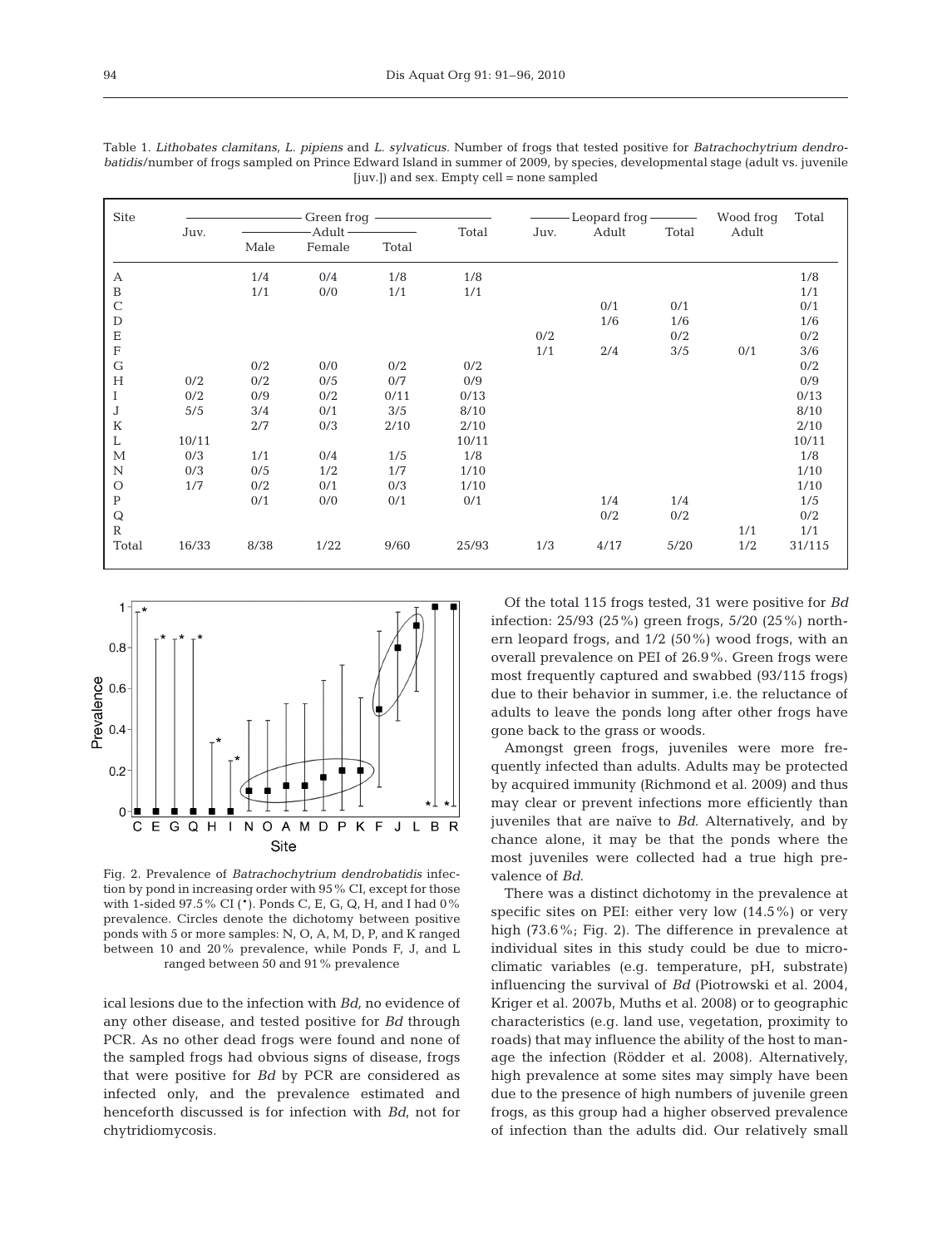sample size prohibited more advanced analyses to evaluate the influence of these potential factors and to differentiate between a site effect and an age effect.

Prevalence in green frogs was not significantly different from that of leopard frogs, but there was a significant difference in the strength of the PCR signal. Green frogs usually had a very strong positive (+++) signal, while leopard frogs mostly had a positive signal (+). Signal strength was not associated with the size of the frog (SVL), but seemed to be associated with the species.

Sampling green frogs may be the most time-efficient way of determining the infection status of a site on PEI and the rest of eastern North America, given their ease of capture and usually high prevalence of infection, confirmed in this study, which is due in part to their hibernating in aquatic environments (Longcore et al. 2007). Determination of the infection status of a site could use OIE recommendations for a 'suitable design prevalence value' when determining freedom from disease for contagious infections (OIE 2006). A *Bd*-positive site would thus be expected to have a prevalence of at least 5%. If 55 adult green frogs at a specific site were sampled and all were negative for *Bd,* indicating a prevalence of <5%, with 95% confidence, the site could be deemed 'free from infection' (OIE 2006).

The significance of *Bd* infection for the frog populations on PEI is uncertain. The 3 published amphibian species abundance surveys for PEI span 4 decades (Cook 1967, Morton et al. 2005, Silva et al. 2003). The last survey, conducted in 2000 (Silva et al. 2003), found no evidence of amphibian decline in the preceding 30 yr. However, it was not a comprehensive survey of PEI. Furthermore, *Bd* may not have been present on PEI at the time of the 2000 study, so the absence of a recorded population decline then does not infer that  $\quad$  Kriger KM, Hines HB, Hero JM, Hyatt AD, Boyle DG (2006) infection is innocuous. Prevalence of infection with *Bd* in wild frogs in Maine, USA (21.7–26.4%), was strikingly similar to that found in this study (26.9%), and also lacked any recorded population declines (Longcore et al. 2007). In contrast, a 26% prevalence in eastern Australia (Kriger et al. 2007b) has been accompanied by severe mortality events. Longcore et al. (2007) speculated that perhaps declines have occurred but have gone undetected, that the infection is now endemic and frogs are resistant, or that climatic factors in eastern North America preclude *Bd* from being lethal. Assuming that mortality events in PEI have not simply gone unnoticed or unreported, climatic conditions in this region may prevent the lethal effects of *Bd*, either by influencing its growth (Kriger et al. 2007b, Muths et al. 2008) or by enhancing the immune response of the anuran host (Rödder et al. 2008). Perhaps anurans in eastern North America are more resis-

tant to the effects of *Bd* through the production of antimicrobial peptides in dermal glands, as are other frog species (Woodhams et al. 2006), or maybe the virulence of *Bd* in North America, which depends on the isolate present (Berger et al. 2005, Retallick & Miera 2007), is low. Alternatively, declines went unnoticed and infection with *Bd* progressed to a now stable and endemic condition (Retallick et al. 2004). Whether *Bd* infection of frogs on PEI has an effect on survival will require further studies.

*Acknowledgements.* We thank W. Petley (Atlantic Veterinary College, AVC) for sharing with us the locations of his favorite frog-catching ponds, D. Weeks (Canadian Cooperative Wildlife Health Centre, CCWHC) and M. Lemon (AVC) for their invaluable assistance in the field, the PEI Dept. of Fish and Wildlife for their highly detailed provincial maps, and 2 anonymous reviewers whose comments improved this manuscript. Funding for this project was provided by the Prince Edward Island Wildlife Conservation Fund and the CCWHC.

#### LITERATURE CITED

- Annis SL, Dastoor FP, Ziel H, Daszak P, Longcore JE (2004) A ➤ DNA-based assay identifies *Batrachochytrium dendrobatidis* in amphibians. J Wildl Dis 40:420–428
- ▶ Berger L, Marantelli G, Skerratt LF, Speare R (2005) Virulence of the amphibian chytrid fungus *Batrachochytrium dendrobatidis* varies with the strain. Dis Aquat Org 68:  $47 - 50$ 
	- Cook FR (1967) An analysis of the herpetofauna of Prince Edward Island. Natl Mus Can Bull No. 212
	- Gallant NS, Teather K (2001) Differences in size, pigmentation, and fluctuating asymmetry in stressed and nonstressed northern leopard frogs (*Rana pipiens*). Ecoscience 8:430–436
- ► Hyatt AD, Boyle DG, Olsen V, Boyle DB and others (2007) Diagnostic assays and sampling protocols for the detection of *Batrachochytrium dendrobatidis*. Dis Aquat Org 73: 175–192
- Techniques for detecting chytridiomycosis in wild frogs: comparing histology with real-time Taqman PCR. Dis Aquat Org 71:141–148
- ► Kriger KM, Ashton KJ, Hines HB, Hero JM (2007a) On the biological relevance of a single *Batrachochytrium dendrobatidis* zoospore: a reply to Smith (2007). Dis Aquat Org 73:257–260
- ► Kriger KM, Pereoglou F, Hero JM (2007b) Latitudinal variation in the prevalence and intensity of chytrid (*Batrachochytrium dendrobatidis*) infection in Eastern Australia. Conserv Biol 21:1280–1290
- ► Longcore JR, Longcore JE, Pessier AP, Halteman WA (2007) Chytridiomycosis widespread in anurans of northeastern United States. J Wildl Manag 71:435–444
	- Morton LD, Ouellette JM, Prescott WH (2005) A herpetofaunal survey of Prince Edward Island National Park. Preliminary Report for Parks Canada, Sackville, NB
- ▶ Muths E, Pilliod DS, Livo LJ (2008) Distribution and environmental limitations of an amphibian pathogen in the Rocky Mountains, USA. Biol Conserv 141:1484–1492
	- OIE (2006) OIE manual of diagnostic tests for aquatic animals. Available at www.oie.int/fr/normes/fmanual/A\_00013. htm